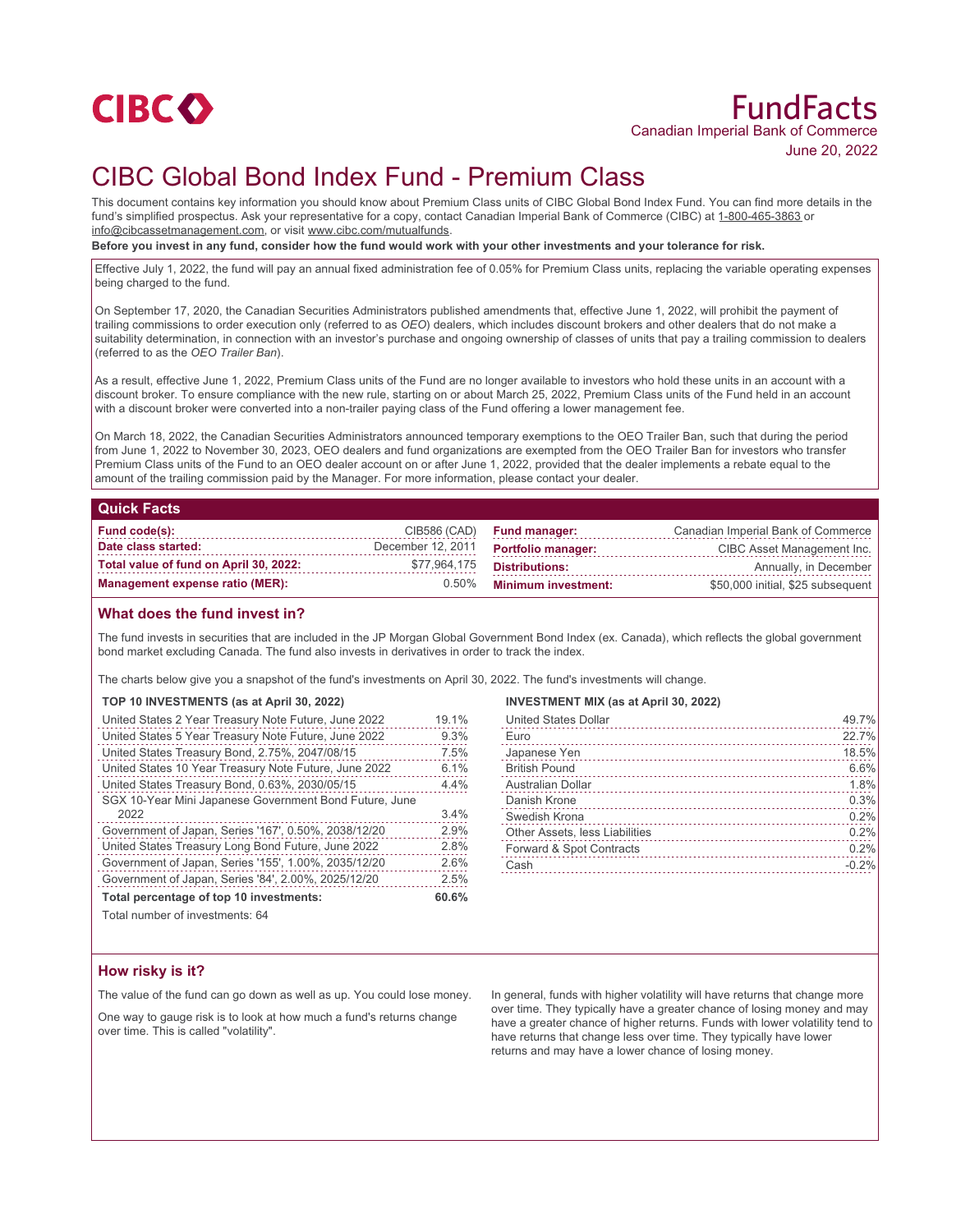# **FundFacts**

## CIBC Global Bond Index Fund - Premium Class *continued*

For more information about the risk rating, refer to *Investment Risk Classification Methodology* under *Specific Information About Each of the Mutual Funds Described in this Document* in the fund's simplified prospectus. For more information about specific risks that can affect the fund's returns, refer to the simplified prospectus under the section *What* 

Like most mutual funds, this fund does not have any guarantees. You

*are the Risks of Investing in the Fund?* for the fund.

may not get back the amount of money you invest.

#### **Risk rating**

CIBC has rated the volatility of this fund as **Low to Medium**.

This rating is based on how much the fund's returns have changed from year to year. It does not tell you how volatile the fund will be in the future. The rating can change over time. A fund with a low risk rating can still lose money.



## **How has the fund performed?**

This section tells you how Premium Class units of the fund have performed over the past 10 years. Returns are after expenses have been deducted. These expenses reduce the fund's returns.

**No guarantees**

#### **YEAR-BY-YEAR RETURNS**

This chart shows how Premium Class units of the fund performed in each of the past 10 calendar years. Premium Class units dropped in value in 5 of the 10 years. The range of returns and change from year to year can help you assess how risky the fund has been in the past. It does not tell you how the fund will perform in the future.



#### **BEST AND WORST 3-MONTH RETURNS**

This table shows the best and worst returns for Premium Class units of the fund in a 3-month period over the past 10 calendar years. The best and worst 3-month returns could be higher or lower in the future. Consider how much of a loss you could afford to take in a short period of time.

|                    | Return | 3 months ending           | If you invested \$1,000 at the beginning of the period |
|--------------------|--------|---------------------------|--------------------------------------------------------|
| <b>Best return</b> | 11.8%  | March 31, 2020            | Your investment would rise to \$1,118                  |
| Worst return       |        | $-7.1\%$   April 30, 2021 | Your investment would drop to \$929                    |

### **AVERAGE RETURN**

The annual compounded return of Premium Class units of the fund was 2.0% over the past 10 years. If you had invested \$1,000 in the fund 10 years ago, your investment would be worth \$1,224 as at April 30, 2022.

| Who is this fund for?                                                                                                                                               | A word about tax                                                                                                                                                                                                                                                                                                                                                                                                                                         |
|---------------------------------------------------------------------------------------------------------------------------------------------------------------------|----------------------------------------------------------------------------------------------------------------------------------------------------------------------------------------------------------------------------------------------------------------------------------------------------------------------------------------------------------------------------------------------------------------------------------------------------------|
| Investors who:<br>• are seeking returns similar to those of the JP Morgan Global<br>Government Bond Index (ex. Canada); and<br>• are investing for the medium term. | In general, you will have to pay income tax on any money you make on a<br>fund. How much you pay depends on the tax laws where you live and<br>whether or not you hold the fund in a registered plan such as a<br>Registered Retirement Savings Plan (RRSP) or a Tax-Free Savings<br>Account (TFSA).<br>Keep in mind that if you hold your fund in a non-registered plan, fund<br>distributions are included in your taxable income, whether you receive |
|                                                                                                                                                                     | them in cash or have them reinvested.                                                                                                                                                                                                                                                                                                                                                                                                                    |

# **How much does it cost?**

The following tables show the fees and expenses you could pay to buy, own, and sell Premium Class units of the fund. The fees and expenses including any commissions - can vary among classes of a fund and among funds. Higher commissions can influence representatives to recommend one investment over another. Ask about other funds and investments that may be suitable for you at a lower cost.

We automatically convert eligible investors from Class A units into the Premium Class units of the Fund which will provide these investors with a management fee decrease on their eligible account holdings. If you no longer meet the minimum investment amount for Premium Class units, we may convert your investment into Class A units of the Fund, which has a higher management fee. Please see *Purchases, Switches and Redemptions* in the Fund's simplified prospectus and speak to your investment advisor for additional details.